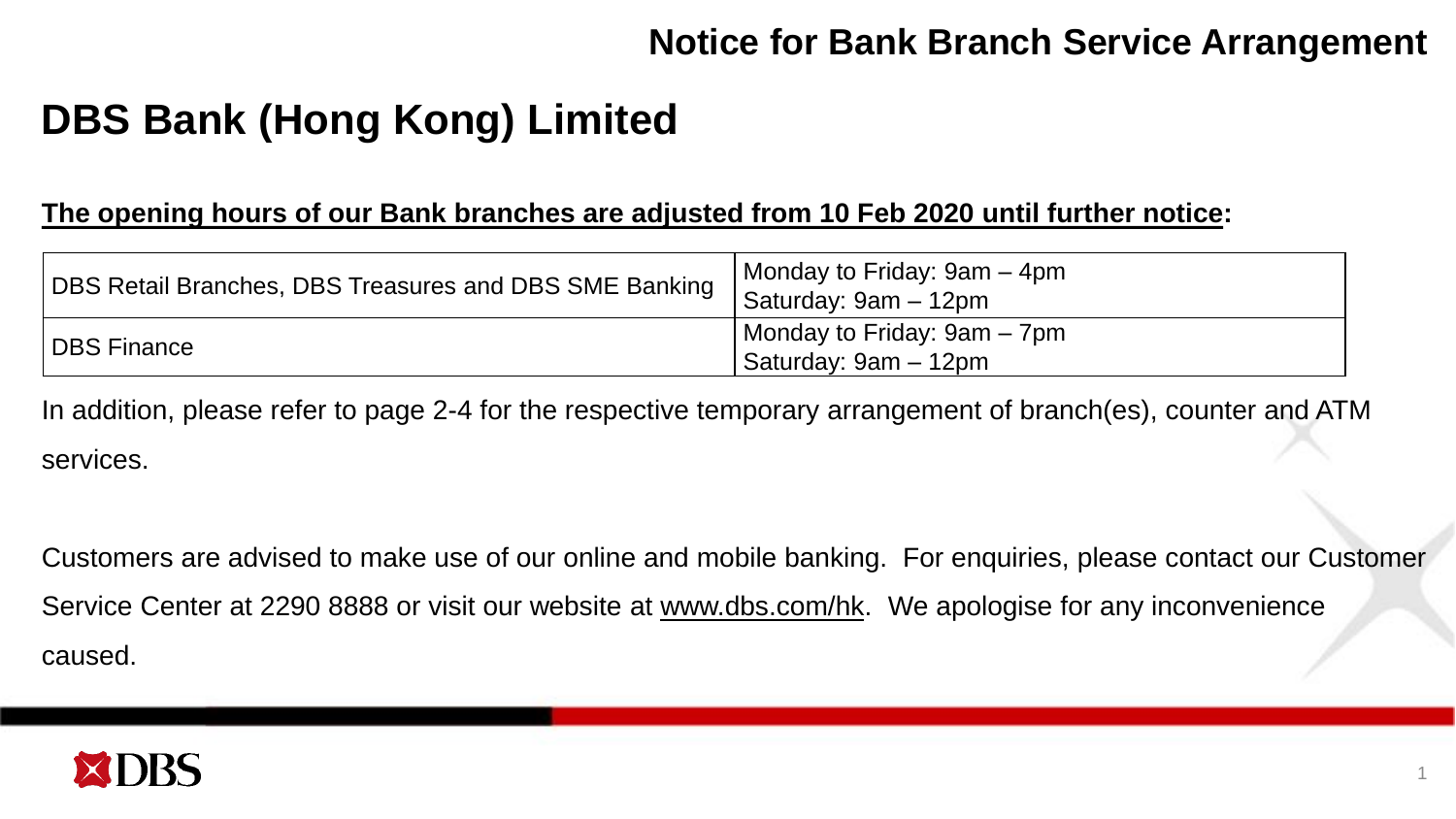# **DBS Bank (Hong Kong) Limited**

#### **The counter services and ATM cheque deposit function at the following 13 branches are temporarily unavailable until further notice:**

| <b>Bank Branch</b>          | <b>Address</b>                                                                                             |
|-----------------------------|------------------------------------------------------------------------------------------------------------|
| Amoy Plaza Branch           | Shop G193-195, Amoy Plaza, 77 Ngau Tau Kok Road, Ngau Tau Kok, Kowloon                                     |
| Causeway Bay Branch         | G/F, Chang Pao Ching Building, 427-429 Hennessy Road, Causeway Bay, Hong Kong                              |
| Cheung Sha Wan Plaza Branch | Unit G09, G09A1, G/F & M09A, M/F, Cheung Sha Wan Plaza, 833 Cheung Sha Wan Road,<br>Kowloon                |
| <b>Happy Valley Branch</b>  | G/F, 18A-22 King Kwong Street, Happy Valley, Hong Kong                                                     |
| Kowloon Branch              | Shop B, C, D, E & F on Ground Floor, 1st Floor and 2nd Floor, Punfet Building, 701 Nathan<br>Road, Kowloon |
| Ma On Shan Branch           | Shop No.205-206, Level 2, Ma On Shan Plaza, Ma On Shan, New Territories                                    |
| North Point Branch          | G/F., 391 King's Road, North Point, Hong Kong                                                              |
| Queen's Road East Branch    | Shop A, G/F, Jonsim Place, 228 Queen's Road East, Wanchai, Hong Kong                                       |

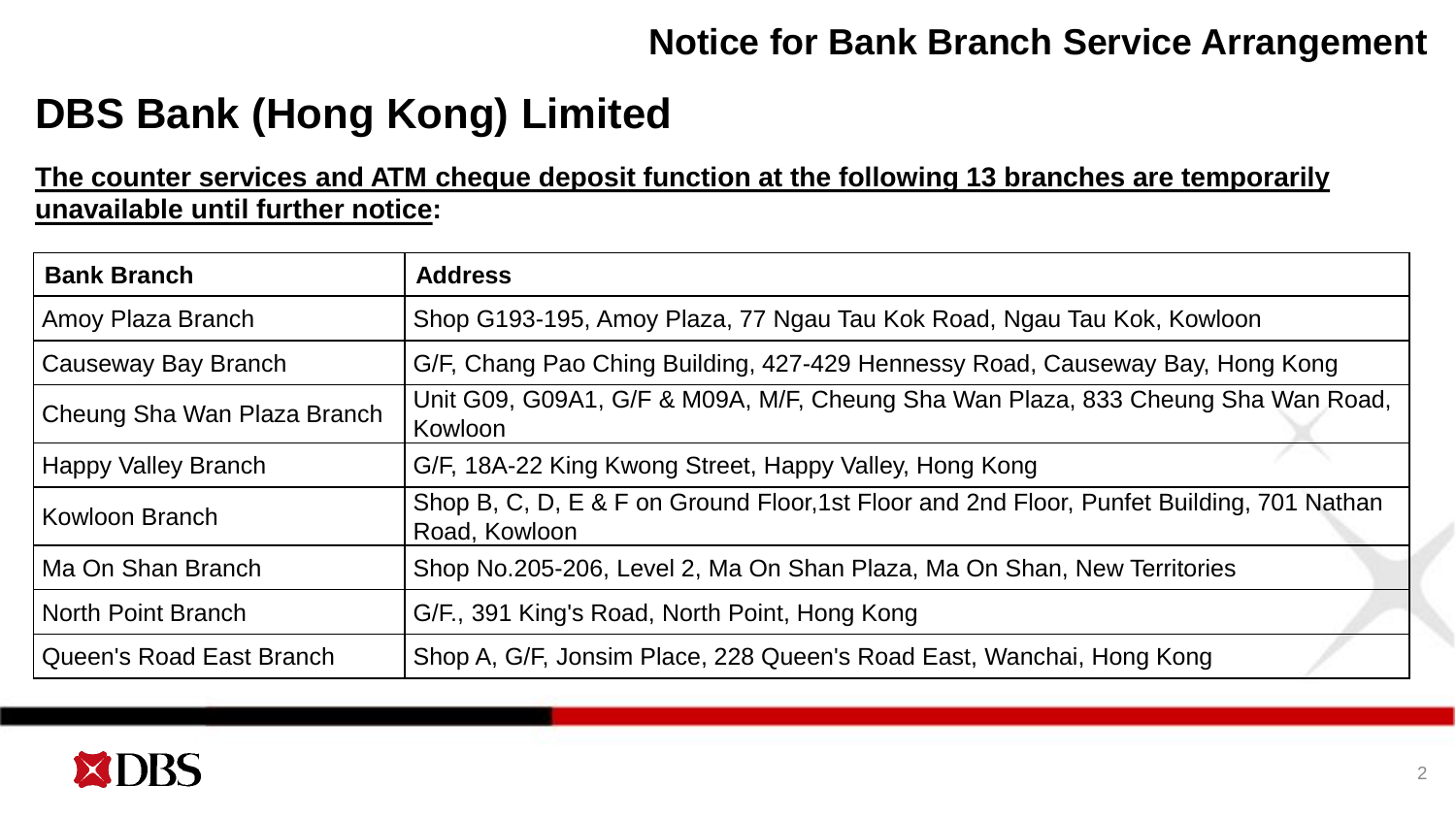## **DBS Bank (Hong Kong) Limited**

**The counter services and ATM cheque deposit function at the following 13 branches are temporarily unavailable until further notice (cont'):** 

| <b>Bank Branch</b>         | <b>Address</b>                                                                                        |
|----------------------------|-------------------------------------------------------------------------------------------------------|
| <b>Sheung Shui Branch</b>  | G/F., 5 San Tsoi Street, Sheung Shui, New Territories                                                 |
| <b>Taikoo Shing Branch</b> | Shop 37, G/F, Cityplaza, 18 Taikoo Shing Road, Taikoo Shing, Hong Kong                                |
| United Centre Branch       | Shops 1015-1018 on 1/F & Shops 2032-2034 on 2/F, United Centre, 95 Queensway,<br>Admiralty, Hong Kong |
| <b>West Point Branch</b>   | G/F, 441 Queen's Road West, Hong Kong                                                                 |
| Yaumatei Branch            | G/F & 1/F,131-137 Woo Sung Street, Yaumatei, Kowloon                                                  |

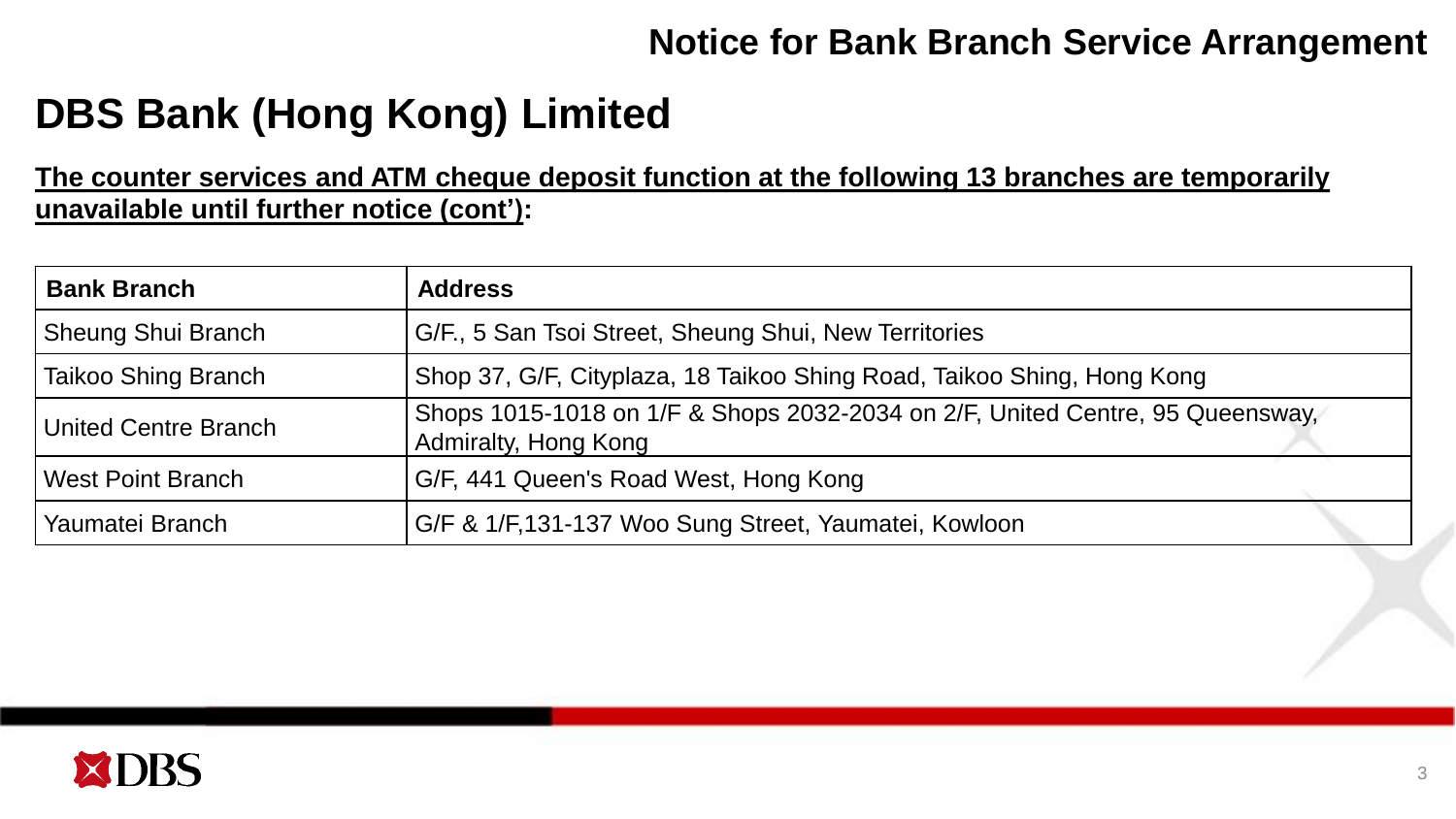### **Notice for Banking Service Suspension**

# **DBS Bank (Hong Kong) Limited**

#### **The following ATM service is temporarily suspended from 13 Feb 2020 until further notice:**

| <b>ATM Machine Location</b> | <b>Address</b>                                              |
|-----------------------------|-------------------------------------------------------------|
| Lok Ma Chau MTR Station     | Shop LMC 314, 3/F Unpaid Concourse, MTR Lok Ma Chau Station |